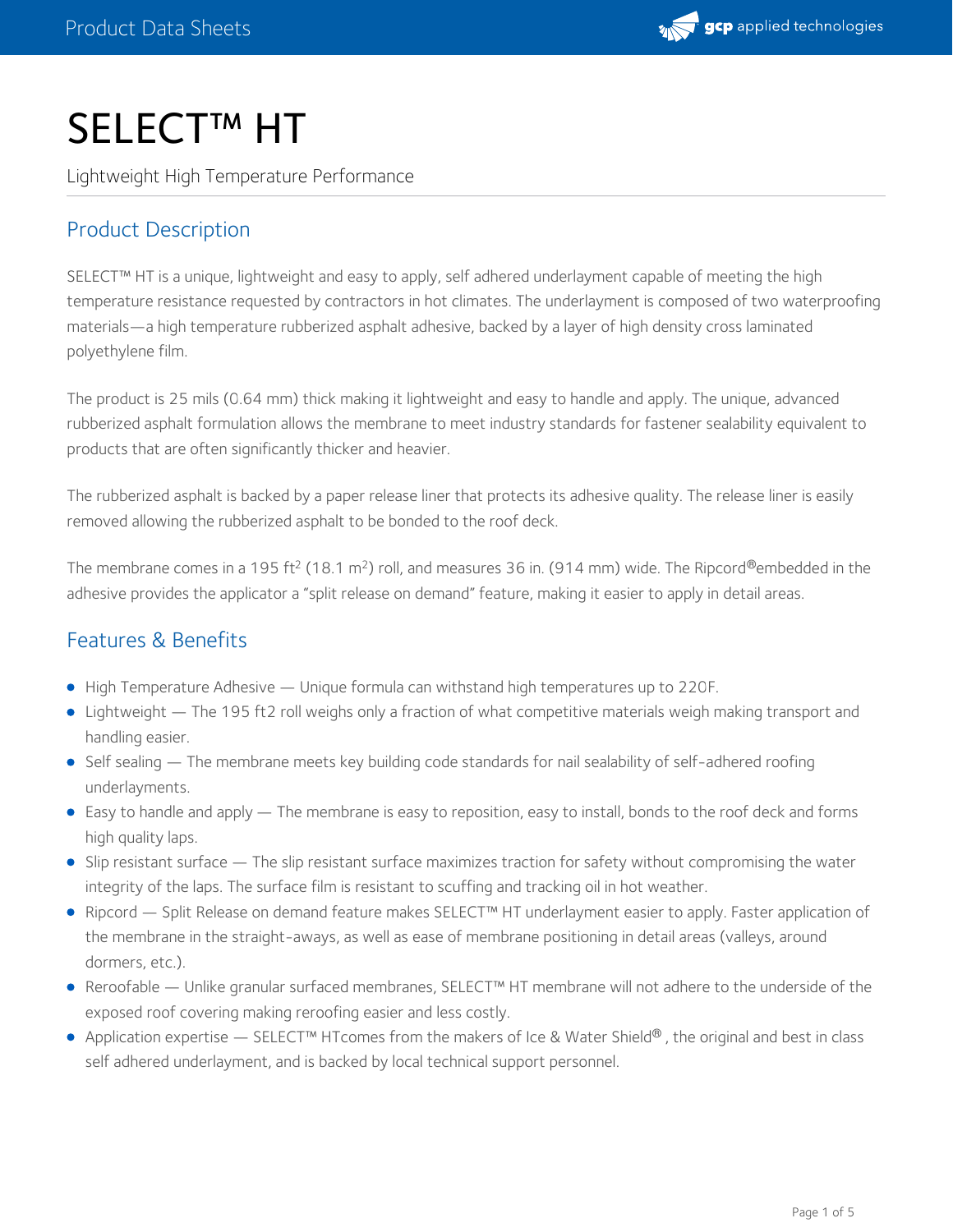



## Guidelines for Use

SELECT™ HT membrane can be used as a sloped roof underlayment to resist water penetration due to wind-driven rain and ice dams. The membrane is designed to meet code based standards of protection against leaks, while being thermally stable at high temperature service conditions.

#### Wind-Driven Rain

Sloped roofs protect structures by shedding rain water but they are not waterproof. Storm-driven winds can cause sloped roof coverings to lift. Rain can be easily driven under the roof covering directly to the unprotected deck where it causes leaks and damage to the interior of the structure. SELECT™ HT membrane that is applied beneath the sloped roof covering prevents wind-driven rain from entering the structure. For wind-driven rain protection, full coverage with the membrane is recommended. Since SELECT™ HT membrane is a vapor barrier, the roof construction must allow for proper ventilation in full roof coverage applications.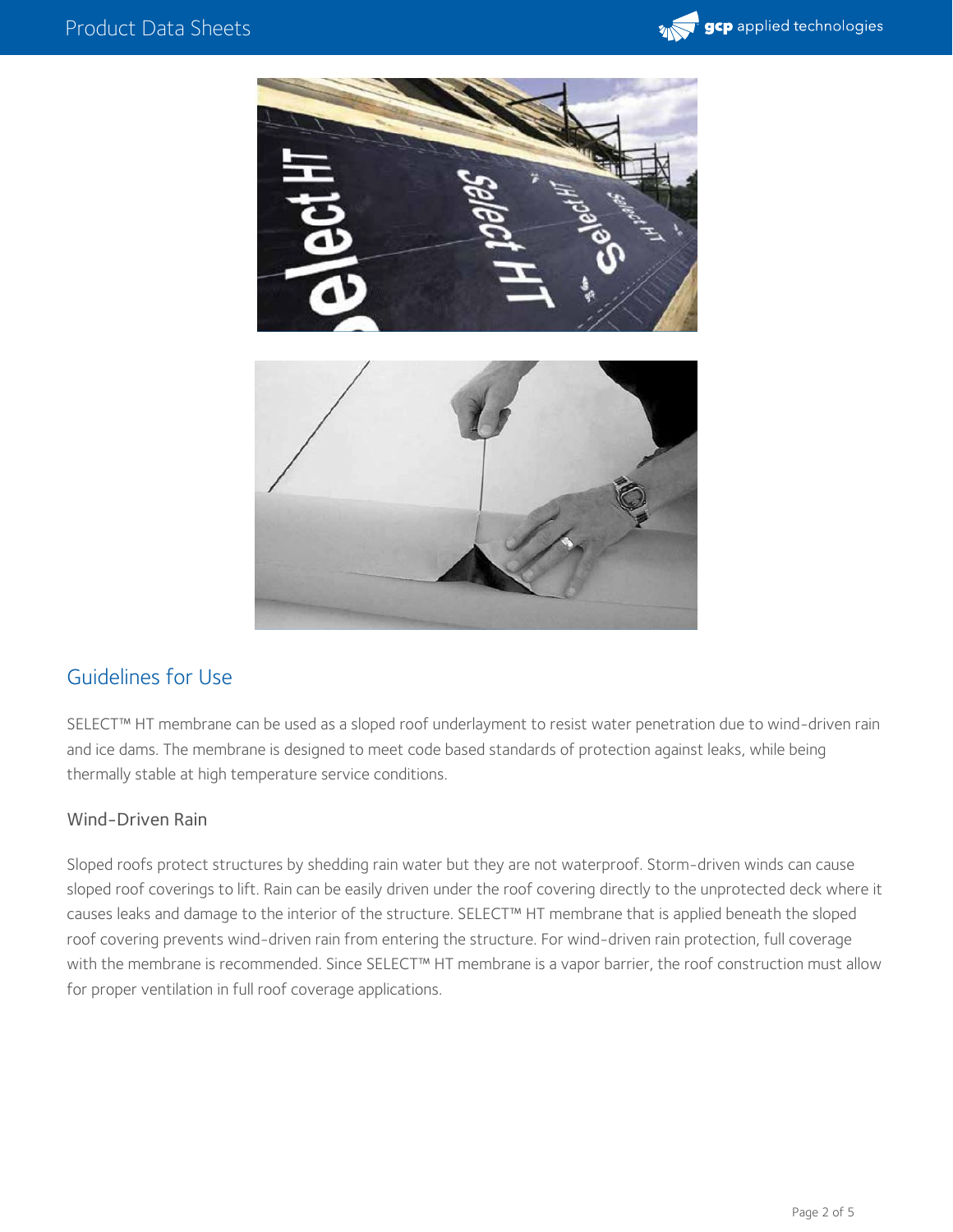

#### Ice Dams

For ice dam protection, SELECT™ HT underlayment should be adhered at the edge of the roof deck along the eaves. The product should be applied to a point on the roof deck above the highest expected ice dam. Several variables influence the height of ice dams and the membrane coverage required. Local building codes should be consulted for specific requirements. Many variables influence the height of ice dams including climate (particularly the annual snowfall), slope, overhang, valleys, how well the structure is insulated and ventilated, and exposure (sun vs. shade). In addition to placement along the eaves, the product can be used to help prevent roof leaks in danger zones including valleys, rake edges, around chimneys, and skylights

## Installation Procedure

#### Surface Preparation

Install SELECT™ HT underlayment directly on a clean, dry, continuous structural deck. Some suitable deck materials include plywood, wood composition, wood plank, metal, concrete, and gypsum sheathing. Prior to membrane application, remove dust, dirt, loose nails, and old roofing materials. Protrusions from the deck area must be removed. Decks shall have no voids, damaged, or unsupported areas. Wood planks should be closely butted together. Repair deck areas as needed before installing the membrane. (Refer to Tech Letter #5, Chemical Compatibility, when installing over wood plank decks).

Prime concrete, masonry surfaces and DensGlass Gold®with Perm-A-Barrier®WB Primer. Prime wood composition and gypsum sheathing with Perm-A-Barrier®WB Primer if adhesion is found to be marginal (refer to Technical Letter 12, Use on Oriented Strand Board (OSB) Roof Sheathing). Apply Perm-A-Barrier®WB Primer at a rate of 250–350 ft2/gal (6–8 m2/L). Priming is not required for other suitable surfaces provided that they are clean and dry

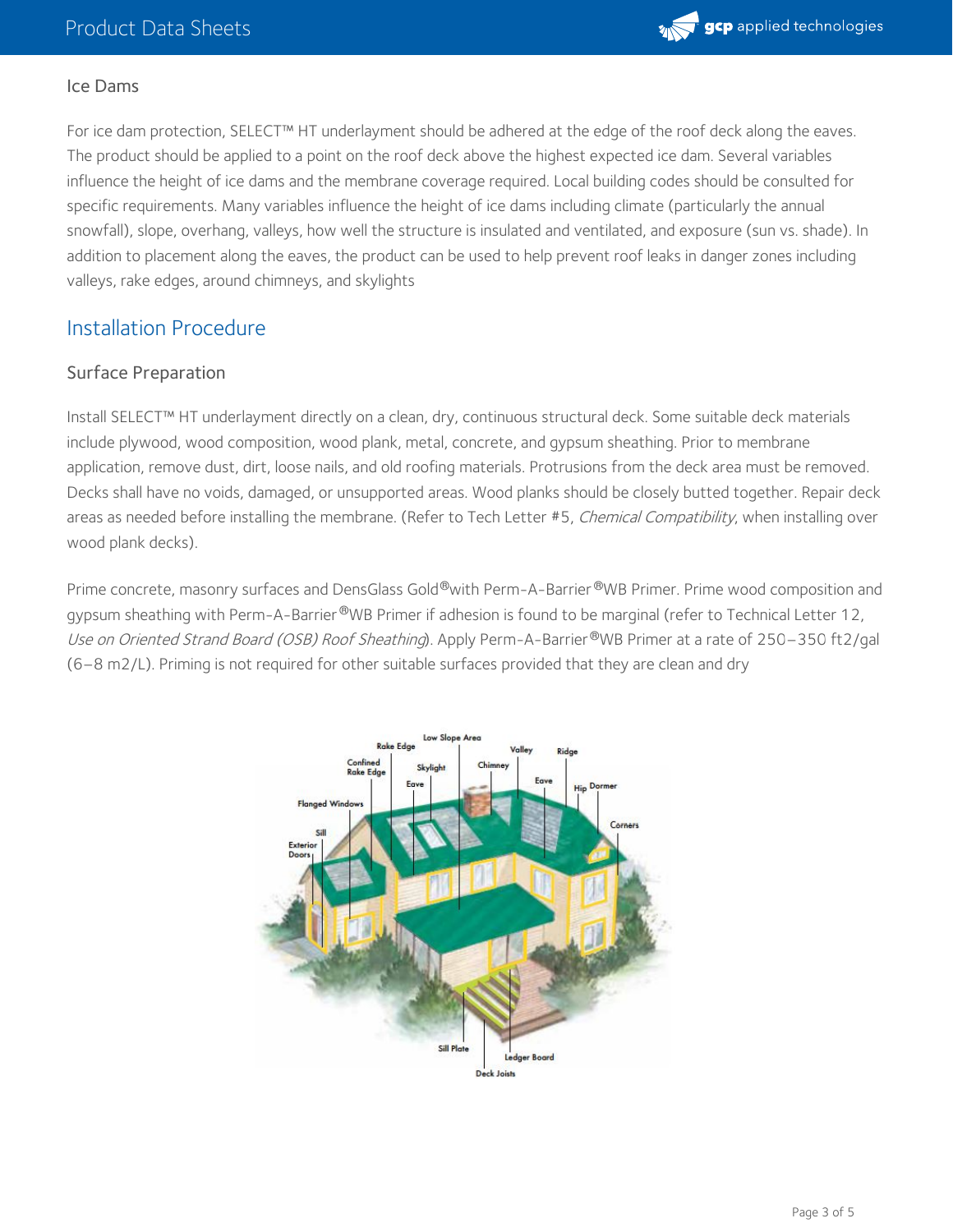

## Precautions & Limitations

- Slippery when wet or covered by frost.
- Consistent with good roofing practice, always wear fall protection when working on a roof deck.
- Release liners are slippery. Remove from work area immediately after membrane application.
- Do not leave permanently exposed to sunlight. Maximum recommended exposure is 90 days.
- Place metal drip edges or wood starter shingles over the membrane.
- Do not fold over the roof edge unless the edge is protected by a drip edge, gutter or other flashing material.
- Do not install on the chamfered edges of wood plank.
- Do not install directly on old roof coverings. For more information, refer to Technical Letter 5, Chemical Compatibility.
- Provide proper roof insulation and ventilation to help reduce ice dams and to minimize condensation. SELECT™ HT is an air and vapor barrier.
- Repair holes, fishmouths, tears, and damage to membrane with a round patch of membrane extending past the damaged area 6 in. (150 mm) in all directions. If fasteners are removed leaving holes in the membrane, they must be patched. The membrane may not self-seal open fastener penetrations.
- Do not install fasteners through the membrane over unsupported areas of the structural deck, such as over the joints between adjacent structural panels.
- Due to its slight asphaltic odor, do not apply where the membrane is exposed to interior living space. Refer to product literature for more complete information.
- Refer to product literature for more complete product information.
- Not recommended for roofing in alpine climates.
- Not compatible with EPDM or TPO; use Ultra™ underlayment for tie-ins (refer to Technical Letter 5, Chemical Compatibility).
- Not compatible with polysulfides, flexible PVC, or high concentrations of resin (pitch) found in some wood plank decks. For more information, refer to Technical Letter 5.

## Standard Compliance

SELECT™ HT meets the following standards:

- ICC ESR-1677 approval according to AC-48 Acceptance Criteria for Self-Adhered Underlayments to be used as an Ice Barrier
- Underwriters Laboratories Inc. Class A fire classification under fiber-glass shingles and Class C under organic felt shingles (per ASTM E108/UL 790)3

## Product Data

| Roll length | 65 ft (19.8 m)                             |
|-------------|--------------------------------------------|
| Roll width  | 36 in. (914 mm)                            |
| Roll size   | 195 ft <sup>2</sup> (18.1 m <sup>2</sup> ) |
| Packaging   | Corrugated cartons                         |
| Roll weight | 32 lbs (14.5 kg)                           |